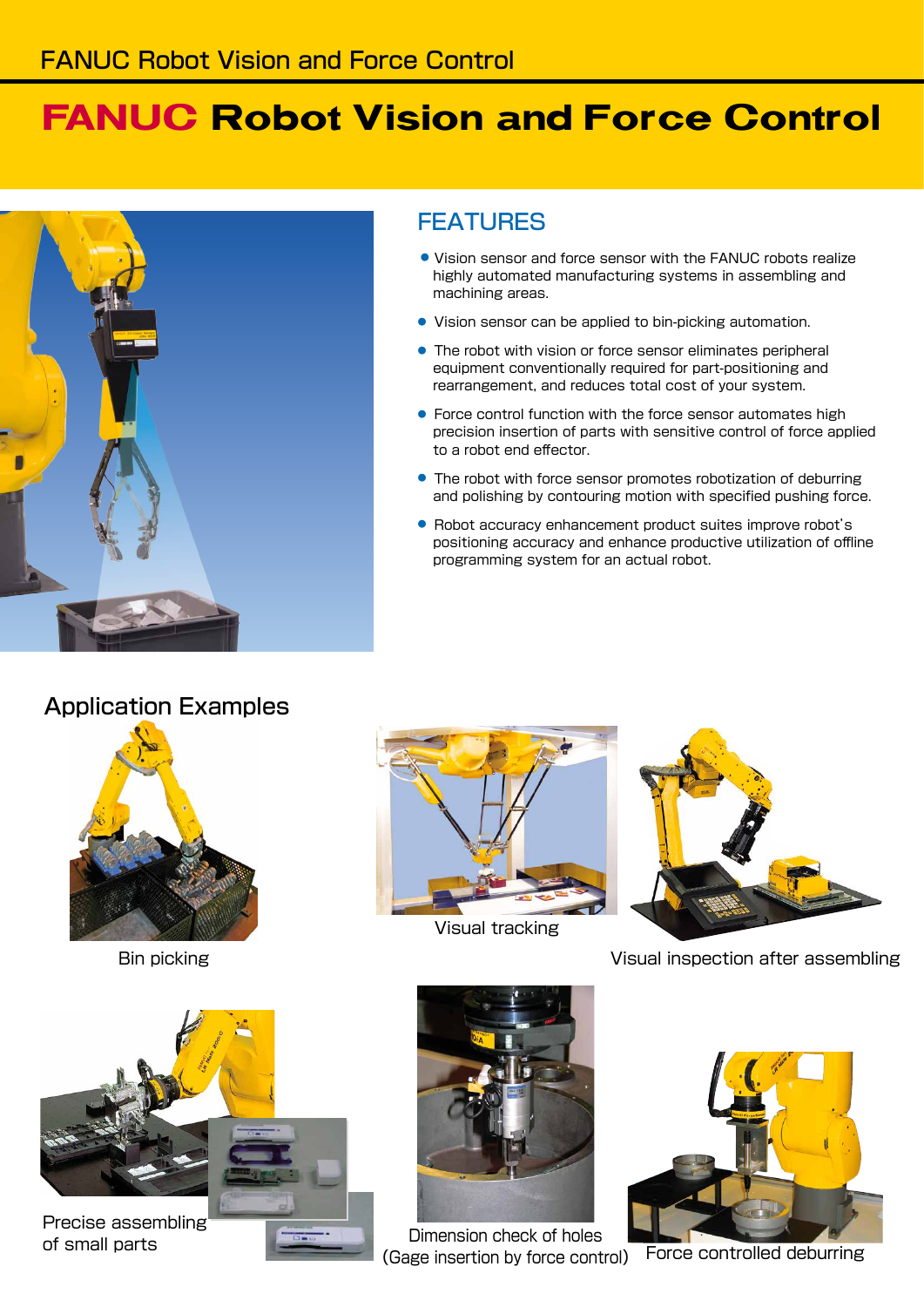# Integrated Robot Vision *i*RVision®

### System Configuration and Setup of *i*RVision

*i*RVision function and a dedicated camera port are integrated in the robot controller. The function can easily be set up with graphical user interface on *i*Pendant. *i*Pendant can also serve as a runtime monitoring screen.



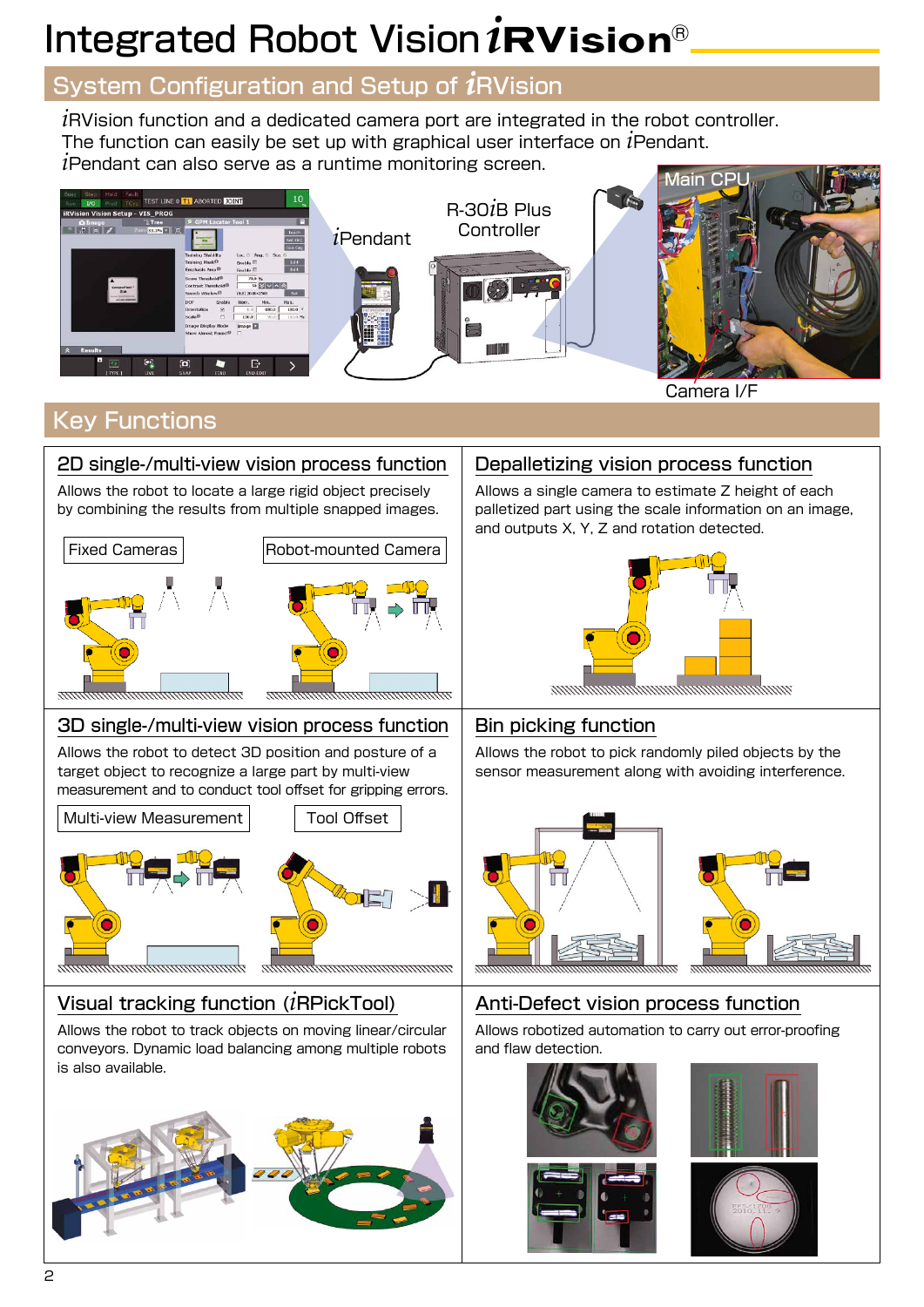## Integrated Robot Vision *i*RVision®

### **Specifications**

| 2D Camera                                                                                                                                                  | Image Type                                                          | Grayscale/Color                                                                                                             |  |  |
|------------------------------------------------------------------------------------------------------------------------------------------------------------|---------------------------------------------------------------------|-----------------------------------------------------------------------------------------------------------------------------|--|--|
|                                                                                                                                                            | LED Light for 2D Detection                                          | Red/White/None                                                                                                              |  |  |
|                                                                                                                                                            | Image Resolution                                                    | Grayscale: 1280×1024/Color: 640×512                                                                                         |  |  |
| <b>RW</b> basks                                                                                                                                            | Focal Length [mm]                                                   | 8/12/16/25                                                                                                                  |  |  |
|                                                                                                                                                            | <b>Outer Dimension [mm]</b>                                         | 80×131.8×74                                                                                                                 |  |  |
|                                                                                                                                                            | Mass [kg]                                                           | 0.6                                                                                                                         |  |  |
| <b>3D Laser Vision Sensor</b>                                                                                                                              | <b>Measurement Method</b>                                           | 3D measurement with structured laser slit beams                                                                             |  |  |
|                                                                                                                                                            | Measurement Range [mm]*<br>$W1 \times D1 \times H$ , W2 $\times D2$ | 220×164×100, 276×208                                                                                                        |  |  |
|                                                                                                                                                            | LED Light for 2D Detection                                          | Red/None                                                                                                                    |  |  |
|                                                                                                                                                            | Outer Dimension [mm]                                                | 187.6×145.8×88.7                                                                                                            |  |  |
|                                                                                                                                                            | Mass [kg]                                                           | 1.1                                                                                                                         |  |  |
| <b>3D Vision Sensor</b><br>3DV/70, 3DV/200<br>3DV/400, 3DV/600<br>鼡<br><b>ANUC 3D Vision Senso</b><br>$C \in \mathbb{R}$ and $\mathbb{R}$ and $\mathbb{R}$ | <b>Measurement Method</b>                                           | 3D measurement with a single pattern light                                                                                  |  |  |
|                                                                                                                                                            | Maximum 3D Points                                                   | 3DV/70 : 870×950<br>3DV/200: 1060×950<br>3DV/400: 1104×950<br>3DV/600: 1104×950                                             |  |  |
|                                                                                                                                                            | Measurement Range [mm]*<br>$W1 \times D1 \times H$ , W2 $\times D2$ | 3DV/70 : 55× 70× 56, 83× 92<br>3DV/200:123×123×190, 219×198<br>3DV/400:268×262×500,527×460<br>3DV/600: 575×499×500, 805×698 |  |  |
|                                                                                                                                                            | LED Light for 2D Detection                                          | <b>Blue</b>                                                                                                                 |  |  |
|                                                                                                                                                            | Outer Dimension [mm]                                                | 154×133×51                                                                                                                  |  |  |
|                                                                                                                                                            | Mass [kg]                                                           | 1.1                                                                                                                         |  |  |
| <b>3D Vision Sensor</b>                                                                                                                                    | <b>Measurement Method</b>                                           | 3D measurement with a single pattern light                                                                                  |  |  |
| 3DV/1600                                                                                                                                                   | Maximum 3D Points                                                   | 1104×960                                                                                                                    |  |  |
| <b>ANITI III III</b>                                                                                                                                       | Measurement Range [mm]*<br>$W1 \times D1 \times H$ , W2 $\times D2$ | 1245×1178×2000, 3203×2797                                                                                                   |  |  |
| FANUC 3D Vision Sensor<br>3DV/1600                                                                                                                         | LED Light for 2D Detection                                          | <b>Blue</b>                                                                                                                 |  |  |
| <b>CERTIFICATE</b><br>$\triangle$                                                                                                                          | Outer Dimension [mm]                                                | 234×198.2×70                                                                                                                |  |  |
|                                                                                                                                                            | Mass [kg]                                                           | 3.2                                                                                                                         |  |  |
| <b>Common Specifications</b>                                                                                                                               | <b>LED Power Supply</b>                                             | R-301B Plus Integrated                                                                                                      |  |  |
|                                                                                                                                                            | Operating Temperature [°C]                                          | 0 to 45                                                                                                                     |  |  |
|                                                                                                                                                            | <b>Protection Class</b>                                             | IP67                                                                                                                        |  |  |
|                                                                                                                                                            | Robot Mountable                                                     | Yes                                                                                                                         |  |  |
|                                                                                                                                                            | <b>Connectable Number</b>                                           | Up to 27                                                                                                                    |  |  |

#### \*Measurement Range

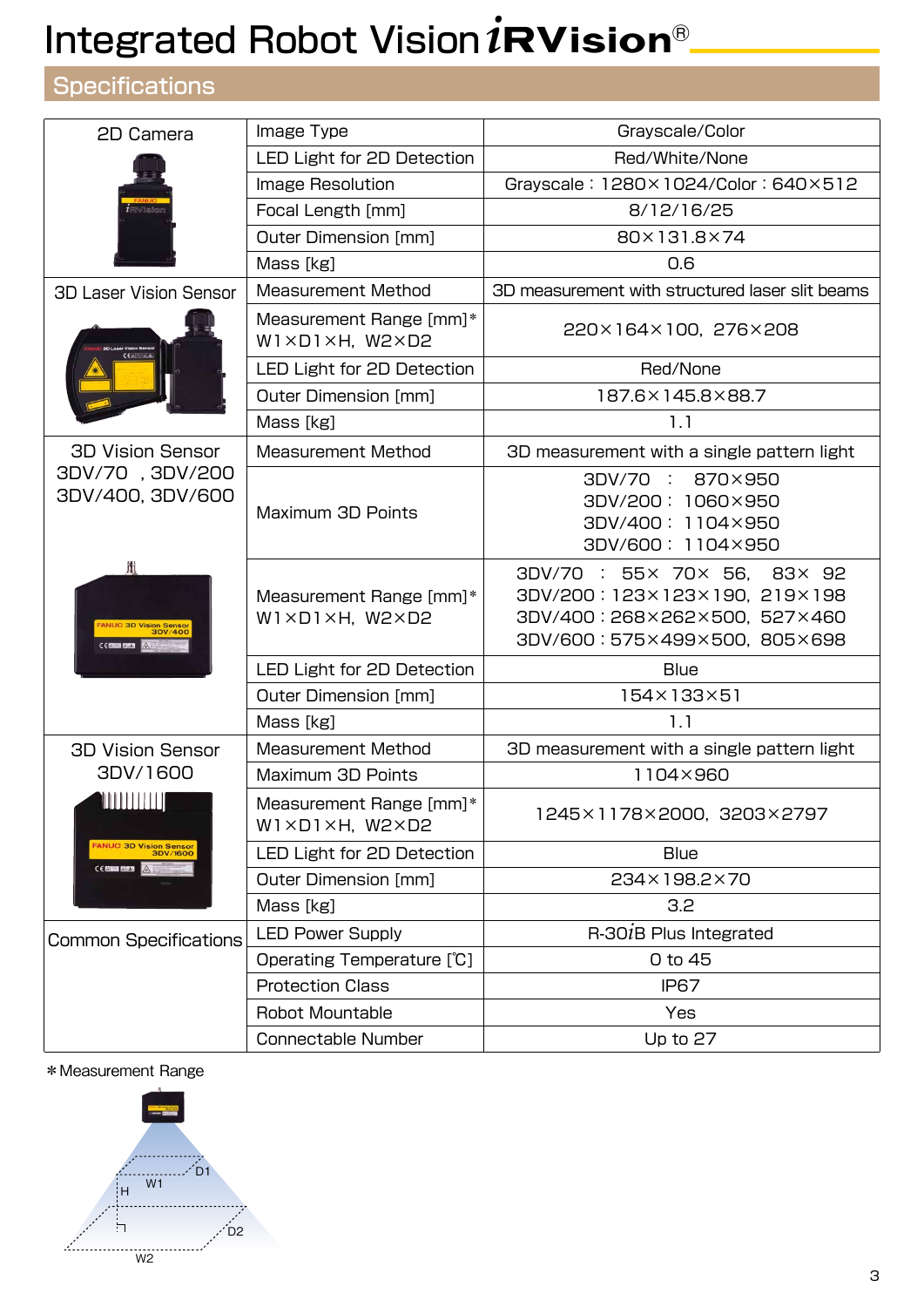## Force Sensor

### Key Functions

- Detects both force and torque applied to a robot end effecter in Fx, Fy, Fz, Mx, My and Mz simultaneously.
- Realizes H7/h7 JIS tolerance insertion.
- Robotizes various application requiring an intentional contact of two objects, such as face matching and contouring.



\* Force control performance of a robot depends on the robot type, gripper design/weight, parts shape/weight to be handled as well as parts fixing method. The feasibility and applicability of a force sensor should be determined through testing with the actual production conditions.

### **Specifications**

for a small robot for a medium robot for a large robot for a mini robot for a mini robot (3-axis) MNUC Force Sent **FANUG Force Sense** 



FS-15*i*Ae FS-15*i*<sup>A</sup> FS-40*i*<sup>A</sup> FS-100*i*<sup>A</sup> FS-250*i*<sup>A</sup>



Force Sensor

Fy

Mx

### **Specifications**

| Items                        |                                             | Specification                                                              |                              |           |                  |                                                                               |
|------------------------------|---------------------------------------------|----------------------------------------------------------------------------|------------------------------|-----------|------------------|-------------------------------------------------------------------------------|
|                              |                                             | $FS-15iAe$                                                                 | $FS-15iA$                    | $FS-40iA$ | $FS-100iA$       | FS-2501A                                                                      |
| <b>Dimensions</b>            |                                             | $\phi$ 90 $\times$ 36 mm                                                   |                              |           |                  | $\phi$ 94 × 43 mm $ \phi$ 105 × 47 mm $ \phi$ 155 × 59 mm $ \phi$ 198 × 85 mm |
| Mass                         |                                             | $0.31$ kg                                                                  | $0.57$ kg                    | $0.87$ kg | 3.2 kg           | 6.9 kg                                                                        |
| Rated load                   | Fx, Fy, Fz                                  | (Fz)<br>147 N                                                              | 147 N                        | 392 N     | 980 N            | 2500 N                                                                        |
|                              | Mx, My, Mz                                  | (Mx, My)<br>11.8 Nm                                                        | 11.8 Nm                      | 39.2 Nm   | 156 Nm           | 500 Nm                                                                        |
| Static                       | Fx, Fy, Fz                                  | (Fz)<br>1570 N                                                             | 1570 N                       | 3920 N    | 9800 N           | 25000N                                                                        |
| overload                     | Mx, My, Mz                                  | 125 Nm<br>(Mx, My)                                                         | 125 Nm                       | 392 Nm    | 1560 Nm          | 5000 Nm                                                                       |
| Resolution                   | Fx, Fy, Fz                                  | (Fz)<br>0.39 N                                                             | 0.39 <sub>N</sub>            | 1.O N     | 2.0 <sub>N</sub> | 4.9 N                                                                         |
|                              | Mx, My, Mz                                  | 0.016 Nm<br>(Mx, My)                                                       | 0.016 Nm                     | 0.029 Nm  | $0.08$ Nm        | $0.25$ Nm                                                                     |
| 3% or less<br>Accuracy       |                                             |                                                                            | 2% or less of the rated load |           |                  |                                                                               |
| Applicable robot             |                                             | M-1 $i$ A, M-3 $i$ A, LR Mate 200 $i$ D, M-10 $i$ A M-20 $i$ A, M-20 $i$ B |                              |           | $M-710iC$        | $R-2000iC$                                                                    |
| <b>Operating Temperature</b> |                                             |                                                                            | 0 to $45^\circ$              |           |                  |                                                                               |
|                              | IP <sub>67</sub><br><b>Protection Class</b> |                                                                            |                              |           |                  |                                                                               |

\* A part of the above list includes design specifications.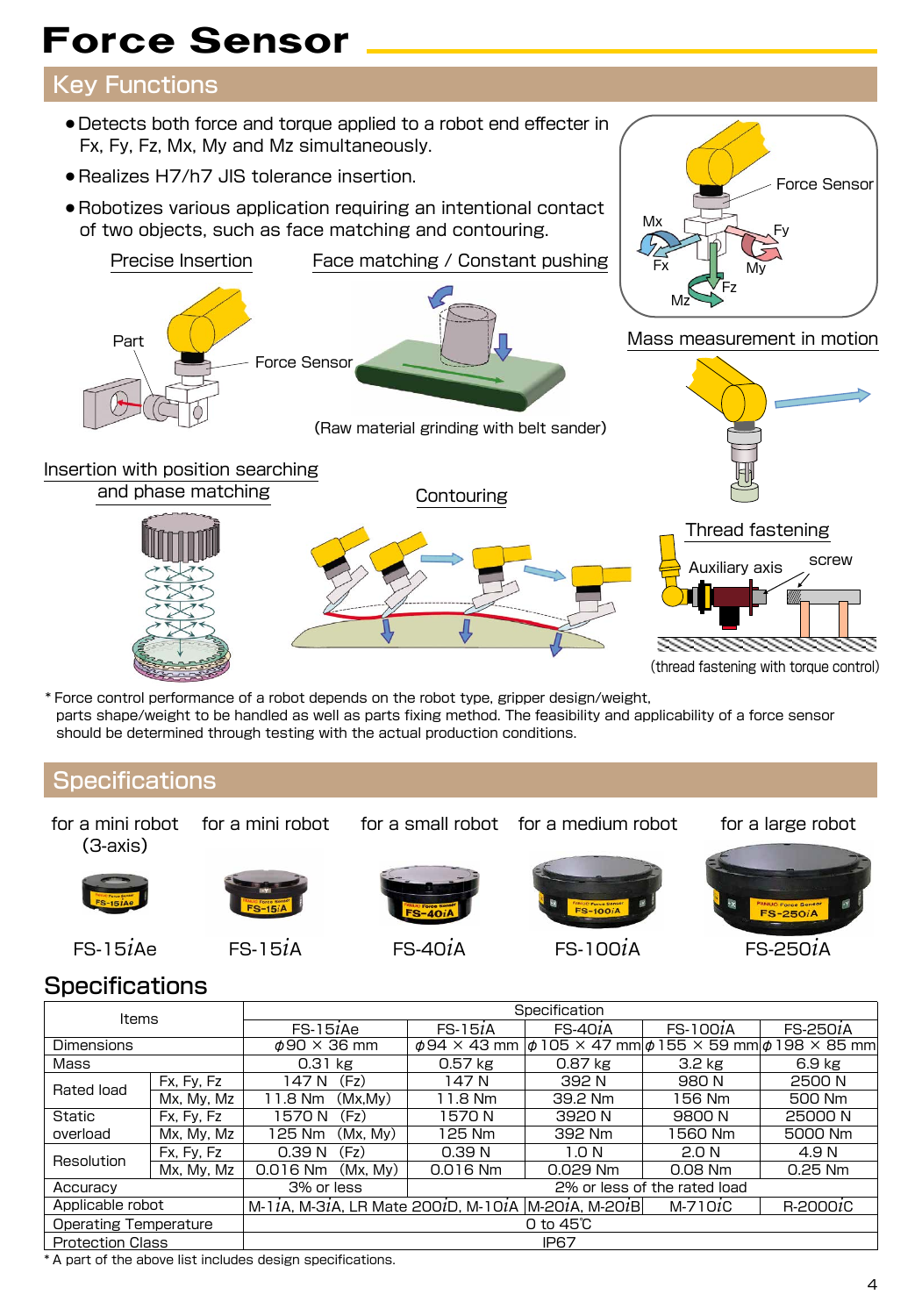## Robot Accuracy Product Suites *i*RCalibration®

### **Outline**

Functions to improve robot accuracy using the integrated vision

| <i>i</i> RCalibration     | Outline                                                                                    |  |  |  |
|---------------------------|--------------------------------------------------------------------------------------------|--|--|--|
| <b>Vision Mastering</b>   | Robot positioning accuracy improvement                                                     |  |  |  |
| <b>Vision Axis Master</b> | Automatic one-axis mastering with vision                                                   |  |  |  |
| Vision TCP Set            | Automatic setting of a tool center point                                                   |  |  |  |
| <b>Vision Frame Set</b>   | Automatic setting of a user frame                                                          |  |  |  |
| <b>Vision Multi-Cal</b>   | Automatic calibration of a multi-arm system                                                |  |  |  |
| Vision Shift              | Man-hours reduction for robot teaching                                                     |  |  |  |
| <b>Mastering Recovery</b> | Mastering condition recovery after maintenance<br>operation as mechanical part replacement |  |  |  |



#### Key Functions

#### Vision Mastering The Vision TCP Set



The function calibrates the robot mechanics. It improves the positioning accuracy of a robot, contributing to an accuracy improvement of TCP setting, vision application and easy utilization of offline programs.



The function allows you to set a tool frame automatically which was conventionally done by manual operation of the robot. It helps to set TCP accurately.



The function guides the robot to measure reference points on a part or its fixture automatically and adjusts programmed points. It helps to save both time and manpower for robot system relocation and offline program utilization.

It can also be used to set a user frame automatically by the measured reference points data.



The function calibrates relations between multi-group robots which are under coordinated control. Both two-arm configuration and one-arm and one-positioner configuration are supported. It helps to improve the coordinated motion accuracy.

Vision Shift / Vision Frame Set Vision Multi-Cal